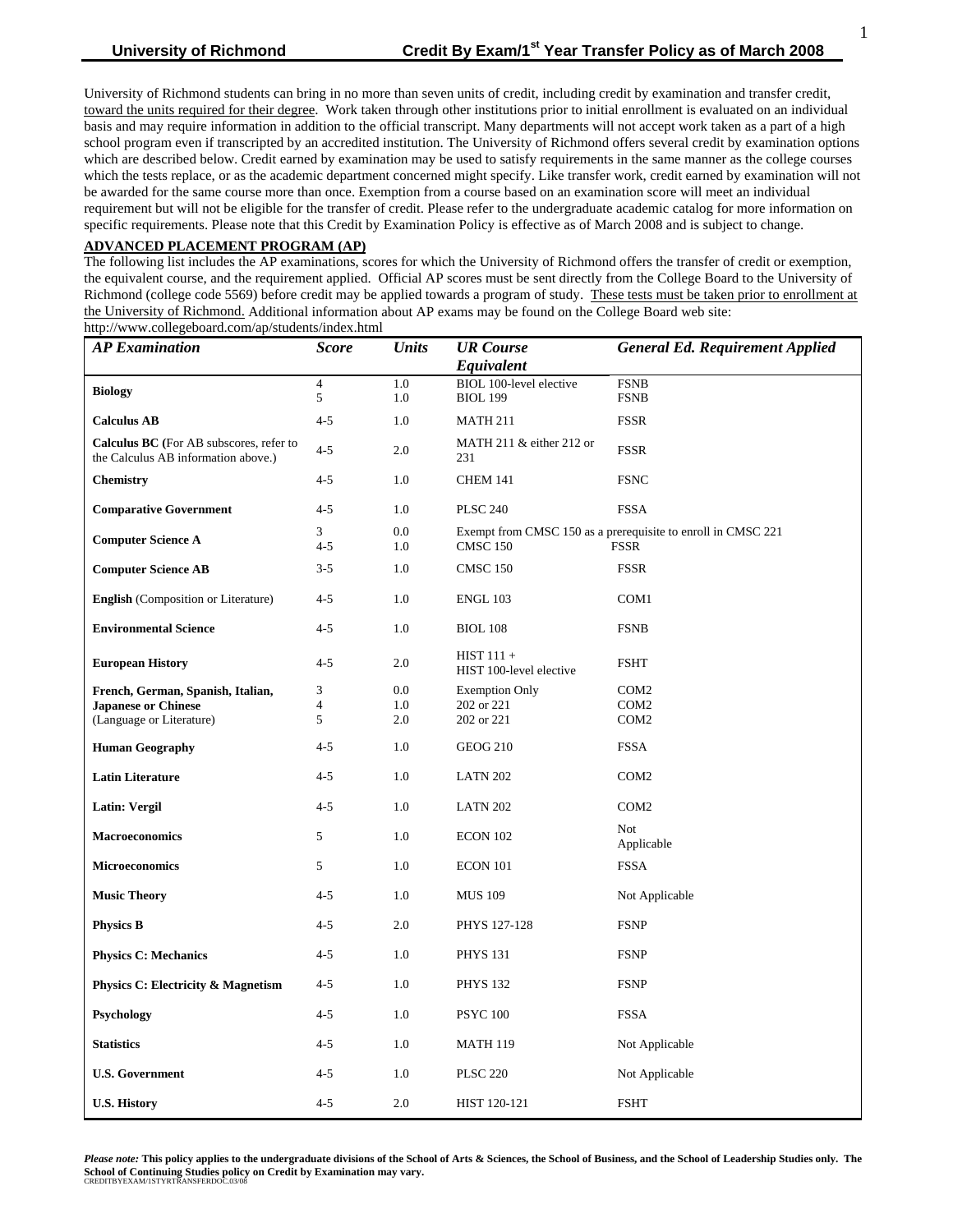# **INTERNATIONAL BACCELAUREATE (IB)**

The University of Richmond recognizes **Higher Level** exams only in the International Baccalaureate (IB) program. The following list includes the appropriate IB subject exams and scores approved by the academic department concerned to receive credit for the following equivalent courses and requirements. Official test results must be sent directly from the IB Organization to the University of Richmond before credit may be applied towards a program of study. Additional information about the IB exams may be found on their web site: <http://www.ibo.org/>

| <b>IB Higher Level Subject</b><br>Exam | <b>Scores</b> | <b>Units</b> | <b>UR</b> Course<br>Equivalent              | <b>General Ed. Requirement Applied</b>                                        |
|----------------------------------------|---------------|--------------|---------------------------------------------|-------------------------------------------------------------------------------|
| English (A)                            | 5             | 1.0          | <b>ENGL 103</b>                             | COM1                                                                          |
|                                        | $6 - 7$       | 2.0          | ENGL 103 +ENGL elective                     | COM1                                                                          |
|                                        |               |              |                                             |                                                                               |
| English $(B)$                          | 5-7           | 1.0          | ENGL 100-level elective                     | Not Applicable                                                                |
| Foreign Language (B): French,          | 5             | 1.0          | 202 or 221                                  | COM <sub>2</sub>                                                              |
| <b>German, or Spanish</b>              | 6             | 2.0          | 202 or 221                                  | COM <sub>2</sub>                                                              |
|                                        | 7             | 2.0          | 202 or 221                                  | COM <sub>2</sub>                                                              |
| Foreign Language (B): All              | 5             | 1.0          | MLC elective                                | COM <sub>2</sub>                                                              |
| languages other than English,          | 6             | 2.0          | MLC elective                                | COM <sub>2</sub>                                                              |
| French, German or Spanish              | 7             | 2.0          | MLC elective                                | COM <sub>2</sub>                                                              |
|                                        |               |              |                                             |                                                                               |
| Languages $(A)$                        | $5 - 7$       | 1.0          | MLC elective                                | COM <sub>2</sub>                                                              |
|                                        | 5             | 1.0          | BIOL 100-level elective                     | <b>FSNB</b>                                                                   |
| <b>Biology</b>                         | $6 - 7$       | 1.0          | <b>BIOL 199</b>                             | <b>FSNB</b>                                                                   |
| <b>Business &amp; Organization</b>     | 5-7           | 1.0          | <b>BUAD-general elective</b>                | Not Applicable                                                                |
|                                        |               |              |                                             |                                                                               |
| <b>Chemistry</b>                       | 5-7           | 1.0          | <b>CHEM 141</b>                             | <b>FSNC</b>                                                                   |
|                                        |               |              |                                             |                                                                               |
| <b>Economics</b>                       | $6 - 7$       | 2.0          | ECON 101-102                                | <b>FSSA</b>                                                                   |
|                                        |               |              |                                             |                                                                               |
| Greek                                  | $5 - 7$       | 1.0          | <b>GREK 202</b>                             | COM <sub>2</sub>                                                              |
| <b>History of Europe</b>               | 5-7           | 2.0          | $HIST 111 +$                                | <b>FSHT</b>                                                                   |
|                                        |               |              | HIST 100-level elective                     |                                                                               |
| <b>All other IB Histories</b>          | $5 - 7$       | 2.0          | 2 HIST 100-level electives                  | <b>FSHT</b>                                                                   |
|                                        |               |              |                                             |                                                                               |
| Latin                                  | 5-7           | 1.0          | <b>LATN 202</b>                             | COM <sub>2</sub>                                                              |
| <b>Mathematics</b>                     | $6 - 7$       | 1.0          | <b>MATH 211</b>                             | <b>FSSR</b>                                                                   |
|                                        |               |              |                                             |                                                                               |
|                                        |               |              | information about additional course credit. | See Math and Computer Science Department Chair with your syllabus for         |
| <b>Music</b>                           | $5 - 7$       | 1.0          |                                             | See Department of Music chair for information about this requirement and      |
|                                        |               |              | specific course credit.                     |                                                                               |
| Philosophy                             | $5 - 7$       | 1.0          |                                             | See Department of Philosophy chair for information about this requirement and |
|                                        |               |              | specific course credit.                     |                                                                               |
| <b>Physics</b>                         | $6 - 7$       | 2.0          | PHYS 127-128                                | <b>FSNP</b>                                                                   |
|                                        |               |              |                                             |                                                                               |
| Psychology                             | $5 - 7$       | 1.0          | <b>PSYC 100</b>                             | <b>FSSA</b>                                                                   |
|                                        |               |              |                                             | See Department of Theatre and Dance chair and submit your:                    |
| <b>Theatre</b>                         | $5 - 7$       | 1.0          | specific course credit.                     | portfolio/individual project/research commission/practical play analysis for  |

*Please note:* **This policy applies to the undergraduate divisions of the School of Arts & Sciences, the School of Business, and the School of Leadership Studies only. The School of Continuing Studies policy on Credit by Examination may vary.** CREDITBYEXAM/1STYRTRANSFERDOC.03/08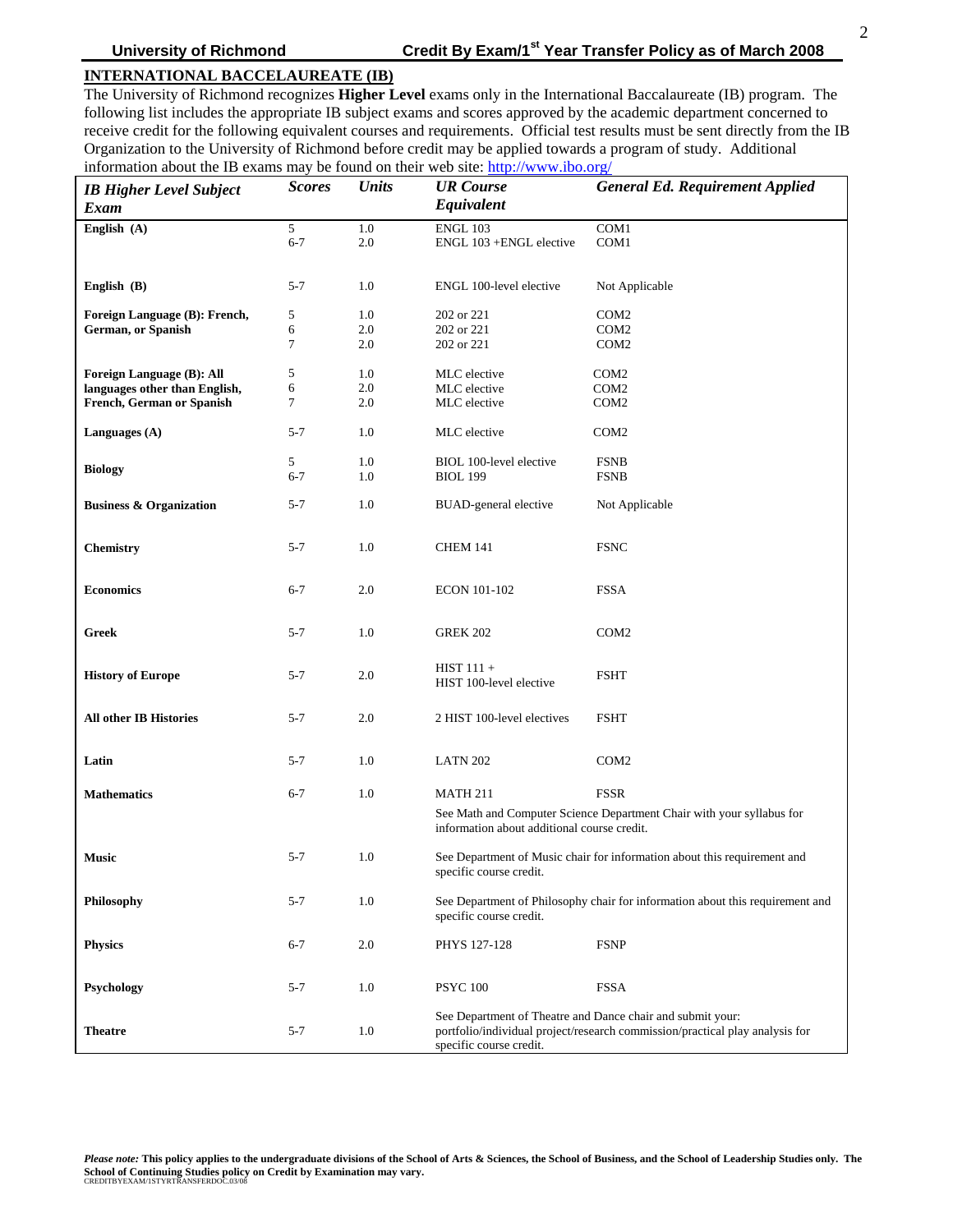# **TRANSFER WORK FROM ANOTHER INSTITUTION**

University of Richmond students may not transfer in more than seven units of credit towards the units required for a degree (work taken on approved study abroad, visiting-away, and cross registration programs does not count towards this limit). Credit in transfer may be accepted only for courses which are comparable to courses offered in the School of Arts and Sciences, Jepson School of Leadership Studies, and/or Robins School of Business curriculum at the University of Richmond. Moreover, the coursework must have been taken at an institution accredited by a regional accrediting agency or the international equivalent at the time the work was taken, and a grade or equivalent of C (2.0) or better must have been earned. Work taken through other institutions prior to initial enrollment is evaluated on an individual basis. Many departments will not accept work taken as a part of a high school program even if transcripted by an accredited institution. The departments of biology, chemistry, economics, English, history, Latin American and Iberian studies, math, modern literatures and cultures (modern foreign languages), philosophy, physics, political science, and sociology do not accept transfer credit for work taken as part of a high school program; other departments review such work on a case-by-case basis. In order for work taken at another institution to be evaluated for transfer credit, the University of Richmond must receive an official transcript mailed directly from the institution at which the work was completed. The student must also complete the Transfer Work Certification form available at<http://oncampus.richmond.edu/academics/registrar/forms/index.html>

If work taken elsewhere is transferable, the units or equivalent as earned at the other institution will transfer. Coursework accepted in transfer shall be applied to specific degree requirements subject to the discretion of the academic department concerned. Units awarded are added into units required for graduation, but grades are not calculated in the grade point average.

## **COLLEGE LEVEL EXAMINATION PROGRAM (CLEP)**

CLEP is administered by the College Board and offers recognized exams that are designed for students to demonstrate mastery of a subject at the college level. A student may not receive credit by CLEP examination for a college course in which a failing grade was earned, for course work in which college credit has already been awarded by the University of Richmond, or in a repeat attempt to receive credit. Certain departments may decline to accept credit for CLEP subjects in lower level course work if acceptable credit has already been earned for more advanced work in the discipline.

A minimum CLEP score of 50 demonstrates course mastery for each exam discipline, and is their recommended creditgranting score for the computerized testing format. The departments which have approved accepting CLEP subject exams with the minimum score of 50 are listed below. In addition to the test score, a departmental review may be required as published below. Credit earned through CLEP examinations is treated as transfer work. The credit is recorded on the permanent record in units but neither grades nor quality points are given; therefore, these credits do not affect a student's grade point average.

The Office of the University Registrar handles the evaluation of CLEP test results. Any student may become eligible for this evaluation by providing the University with the results and, if required, the essay portion of the test in question. The exam scores must be sent directly from the College Board to the University of Richmond (college code 5569). Information about the administration of these exams and testing locations may be found on their web site: <http://www.collegeboard.org/clep/>

#### **CLEP Examinations and Credit Awarded:**

### 1. **CLEP GENERAL EXAMINATIONS (GEs)**

Students may earn units based on the CLEP-GE tests as shown below. Credit allowances for new or other CLEP-GE tests may be evaluated on an individual basis.

|                   | <b>Minimum</b> | <b>UR</b> Course  | Units  |
|-------------------|----------------|-------------------|--------|
| <b>CLEP-GEs</b>   | Score          | <b>Equivalent</b> | Credit |
| <b>Humanities</b> | 50             | Hum. Elec.        | 1*     |
| Natural Science   | 50             | Sci. Elec.        |        |

\*A subscore minimum of 50 or above on the Fine Arts section of the Humanities Test is acceptable even if the overall score does not reach 50.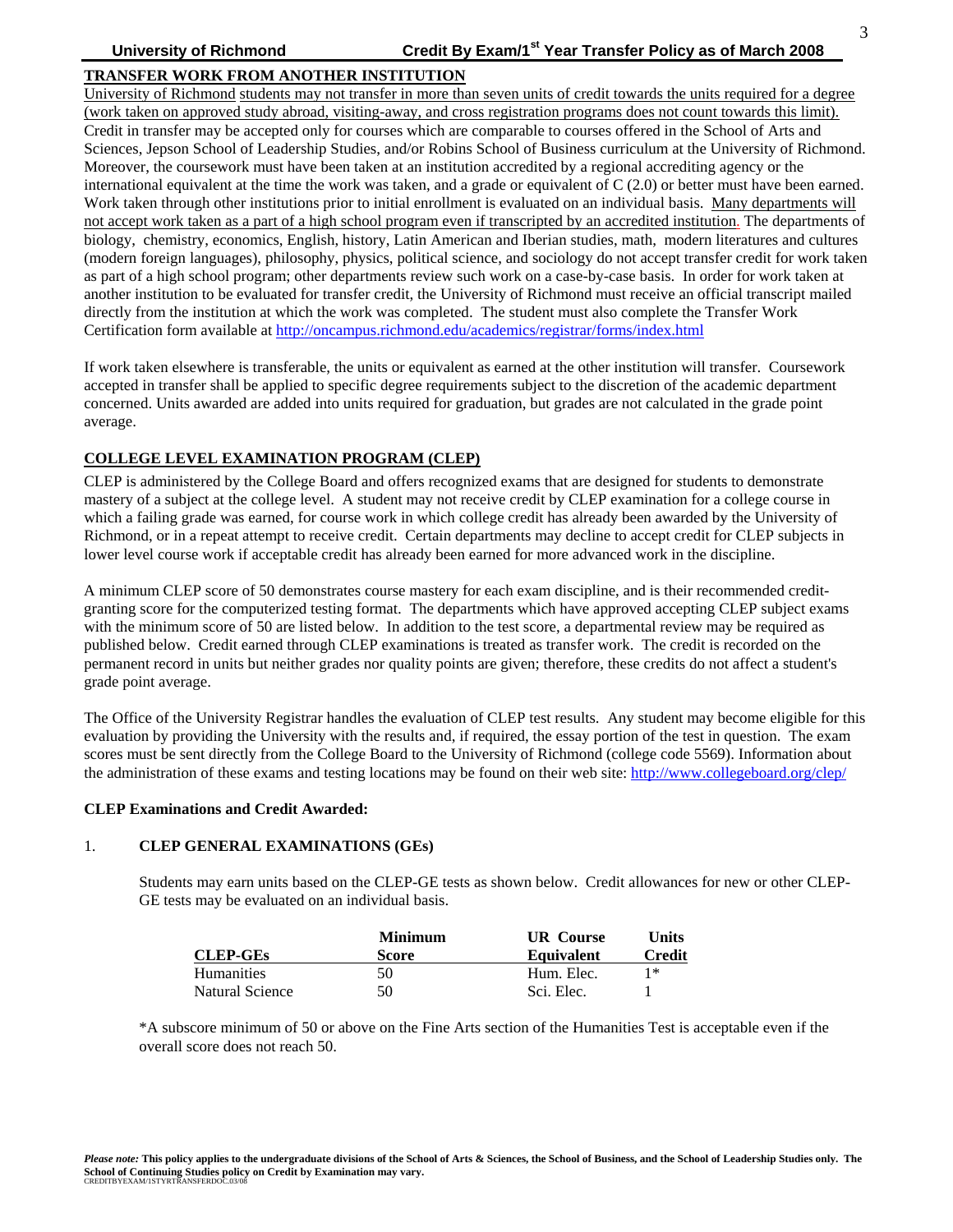### **2. CLEP SUBJECT EXAMINATIONS**

The following table lists information for acceptable tests. CLEP subject tests not listed below may be evaluated on an individual basis.

| <b>Subject Exam</b>   | Minimum Score* | <b>Units</b> | <b>UR Course Equivalent</b> | <b>General Ed. Requirement Applied</b> |
|-----------------------|----------------|--------------|-----------------------------|----------------------------------------|
| Chemistry             | 50             | 1.0          | <b>CHEM 141</b>             | <b>FSNC</b>                            |
| <b>Macroeconomics</b> | 50             | 1.0          | <b>ECON 102</b>             | Not Applicable                         |
| <b>Microeconomics</b> | 50             | 1.0          | ECON 101                    | <b>FSSA</b>                            |

Notes: \* *Credit shall be awarded if a score of 50 or above is achieved on the computerized test, for manual testing the ACE recommended minimum score is required.*

*\*\* An essay exam prepared by the Department of Political Science must also be passed to receive credit for the American Government CLEP test.* 

#### **CREDIT BY LOCAL EXAMINATION**

Credit by local examination will be granted according to the following policy:

- 1. Each department will determine which of its courses may receive credit by local examination, and if this will be applied towards particular requirements.
- 2. Entering students may take the current examinations for exemptions or proficiency. After consultation with faculty advisors, they may then elect to take another examination for credit. Currently enrolled students may take the local examinations at any time they are scheduled.
- 3. A student may not take the same local examination more than once, nor for a course in which the student has received a failing grade. A student may not take a local examination for a lower level course in a sequence when a more advanced course within the sequence has been taken.
- 4. Local examinations for credit will be on a credit with no grade basis.
- 5. No more than seven units towards a degree may be earned by any combination of credit by examination and/or transfer work (this does not apply to credit by local exam taken as part of a UR-approved study abroad program).
- 6. The local examination will be more comprehensive than a regular final examination, and it may include such additional materials as lab techniques, oral proficiency, etc.

| <b>COURSES AVAILABLE FOR CREDIT BY LOCAL EXAMINATION</b> |                |                |  |
|----------------------------------------------------------|----------------|----------------|--|
| <b>Subject</b>                                           | <b>Course</b>  | Gen Ed.        |  |
| Music                                                    | <b>Mus</b> 109 | Not Applicable |  |
| Philosophy                                               | Phil 251       | <b>FSSR</b>    |  |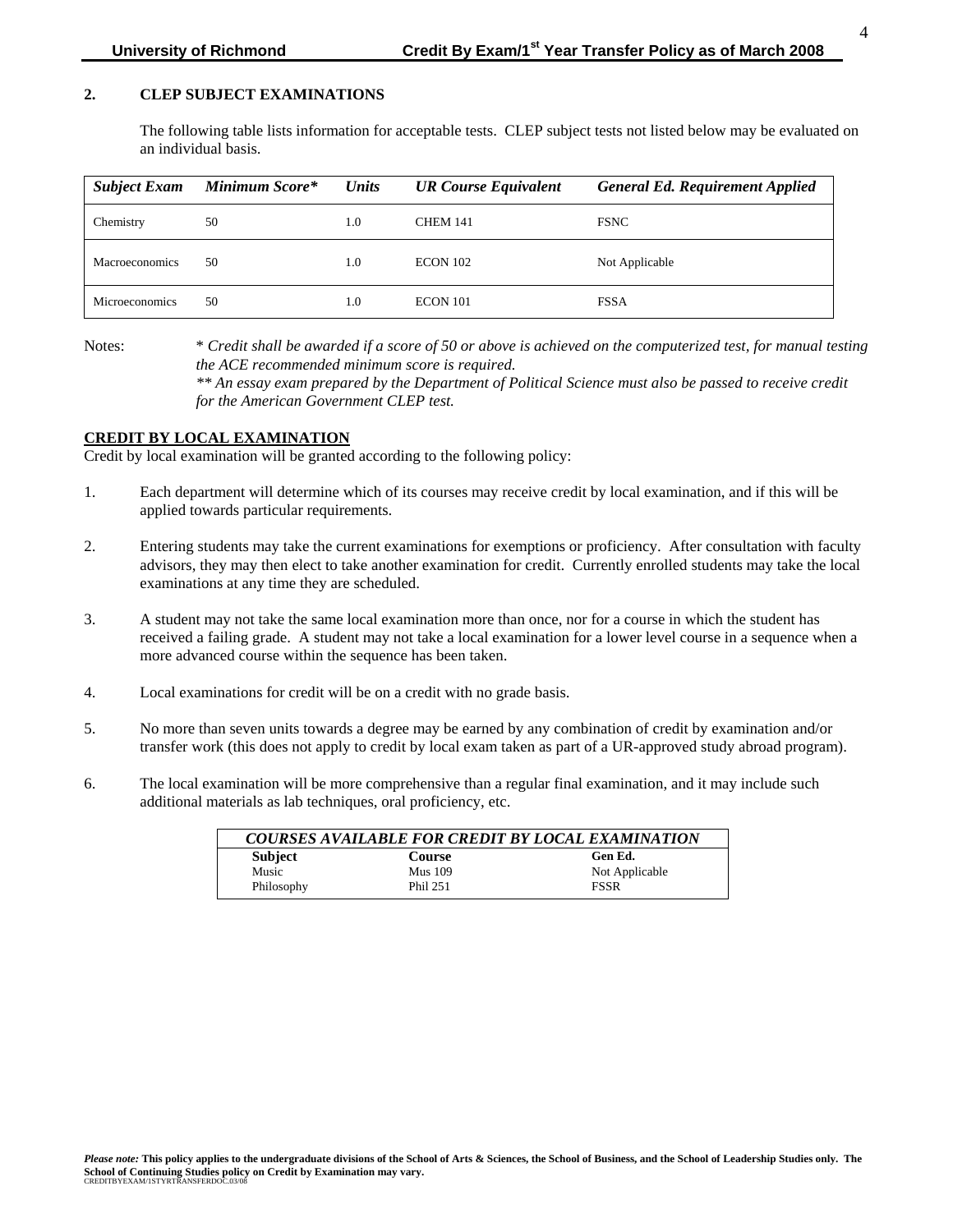### **EXEMPTION BY EXAMINATION**

An exemption means that a student does not have to complete a course or courses to fulfill a particular requirement for their degree and/or does not have to fulfill the course in order to take upper level coursework in the appropriate subject. However, an exemption does not constitute the transfer of credit and the student must still obtain the required number of earned units in order to graduate. Please refer to the undergraduate catalog for the number of units required for a specified degree program. In addition to the exemptions based on AP examination scores, the University of Richmond offers the following exemptions based on the following test.

| <b>Test</b>                                            | <b>Score</b>                                                                      | Units <sup>T</sup> | <b>UR Course Equivalent</b>                                               | <b>Gen Ed. Requirement Applied</b> |
|--------------------------------------------------------|-----------------------------------------------------------------------------------|--------------------|---------------------------------------------------------------------------|------------------------------------|
| <b>SAT Writing</b>                                     | 660 or higher                                                                     | 0.0                | <b>ENGL 103</b>                                                           | COM1                               |
| <b>Subject Test:</b><br>Writing                        | 660 or higher                                                                     | 0.0                | <b>ENGL 103</b>                                                           | COM1                               |
| <b>Second Language</b><br>(Language or Listening)      | 630 or higher                                                                     | 0.0                | Varies-Meets the final<br>intermediate level of the<br>specified language | COM <sub>2</sub>                   |
| <b>TOEFL</b> (Test of English as<br>a Second Language) | 550 or higher (manual)<br>213 or higher (computerized)<br>80 or higher (internet) | 0.0                | Varies                                                                    | COM2                               |
| <b>ACT Composite</b>                                   | 30 or higher                                                                      | 0.0                | <b>ENGL 103</b>                                                           | COM <sub>1</sub>                   |
| <b>ACT Writing</b>                                     | 32 or higher                                                                      | 0.0                | <b>ENGL 103</b>                                                           | COM <sub>1</sub>                   |

## *INTERNATIONAL EXAMINATIONS:*

The following are guidelines for the advance standing examinations from British, French, and German based educational systems. The Office of the University Registrar and the Office of Admission will further serve students with these and other international exams on a case-by-case basis.

## **GENERAL CERTIFICATE OF EDUCATION**

The examinations for the General Certificate of Education (GCE) are tests in individual subjects for students completing secondary and pre-university studies in a British based educational system. The University of Richmond may award elective units for most examinations with a grade of *C* or better, provided the examination was taken at the Advanced Level (AS/A2), the student earned a pass of C or better, and the examination is part of the Richmond curriculum.

Upon departmental recommendation, a student with an acceptable score may earn one, and no more than two, semesters of elective credit for each A-level examination. One semester's credit may be awarded for an AS-level examination in certain subjects.

Because it is difficult to obtain the official GCE examination results directly, the student needs to present the Registrar's Office his or her original GCE certificates as issued by the examining board. The Registrar's Office will make a copy of the original certificates for its records, and the student will keep the originals. If the authenticity of the original certificates is questionable, an official letter confirming the examination results should be sent directly from the appropriate examining board directly to the Registrar's Office.

#### **FRENCH BACCALAUREATE**

The examinations for the French Baccalaureate are tests in individual subjects for students completing secondary and preuniversity studies in a French based educational system. The University of Richmond will award elective units for most examinations in subjects with a coefficient of 4 or higher and a grade of 12 or higher. A student with an acceptable coefficient and grade will receive two units of elective credit for the given subject (science subjects receive one unit). Once in residence, students may request a review of the content of their examinations for specified course equivalencies and requirements. Qualifying exams in a modern language offered at the University of Richmond will be accepted towards 200 level credit in the language meeting the Communication Skills II (COM2) requirement.

The student needs to present the Registrar's Office their original certificate (Diplome de Baccalaureate) and examination results. The Registrar's Office will make their official copy of the original certificates for its records and the student will

l

<span id="page-4-0"></span><sup>&</sup>lt;sup>1</sup> Credit is not awarded for exemptions.

*Please note:* **This policy applies to the undergraduate divisions of the School of Arts & Sciences, the School of Business, and the School of Leadership Studies only. The School of Continuing Studies policy on Credit by Examination may vary.** CREDITBYEXAM/1STYRTRANSFERDOC.03/0